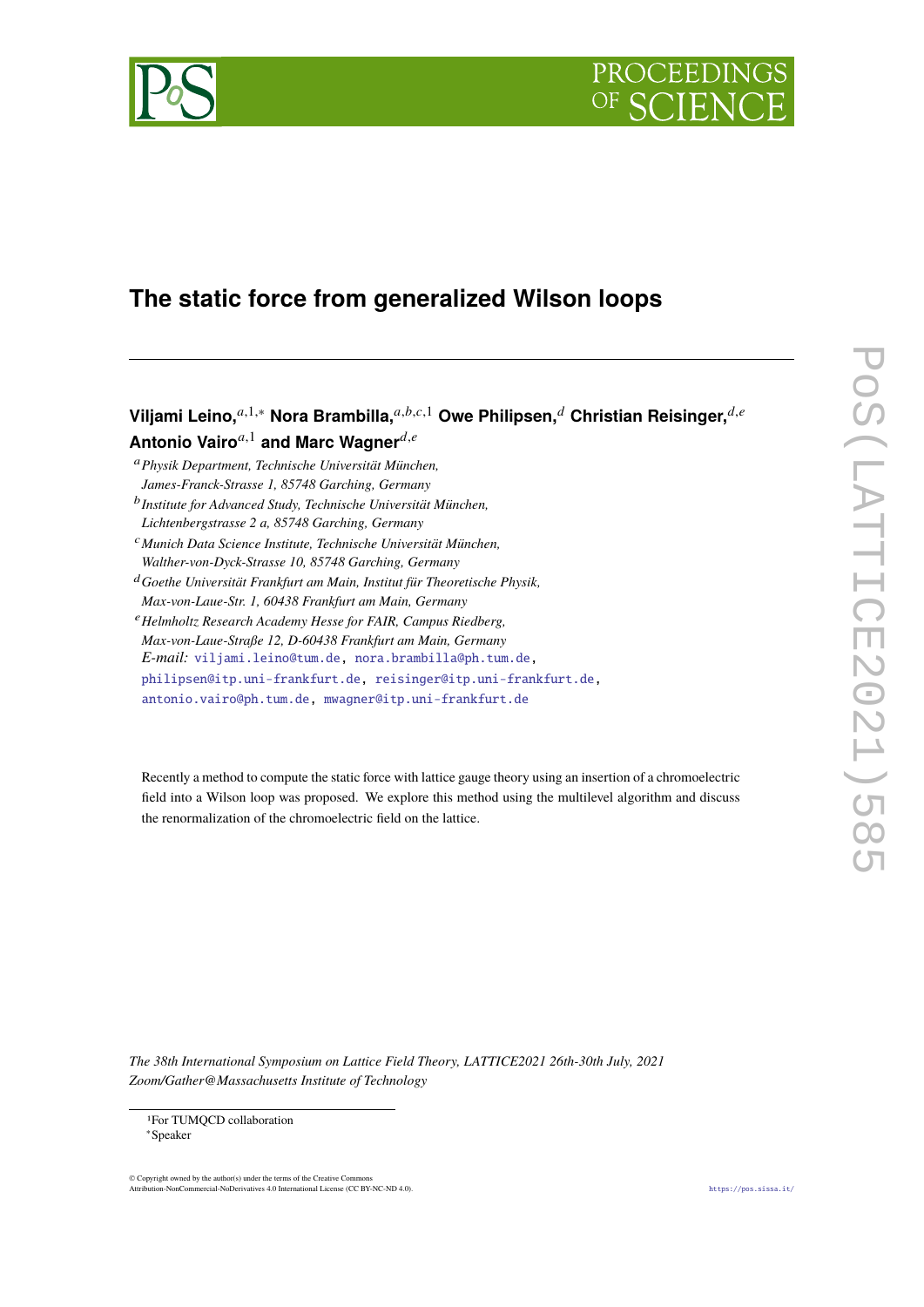## **1. Introduction**

The potential between a static quark-antiquark pair  $V(r)$  is one of the most commonly studied quantities in QCD. At small separations  $r$  the static potential can be calculated in a weak coupling expansion. The perturbative expression of the static energy is known at  $N^3LL$  accuracy and can be combined with high precision measurements of the same quantity in lattice QCD. This allows an accurate extraction of the strong coupling  $\alpha_s$ , which is competitive with lattice determinations from different observables [\[1\]](#page-5-0).

In a lattice regularization, the static potential comes with a linear divergence of order  $\alpha_s(1/a)/a$  (with a denoting the lattice spacing) also referred to as self-energy. The self-energy vanishes in dimensional regularization. However, the perturbative expression for  $V(r)$  in dimensional regularization is affected by a renormalon ambiguity of order  $\Lambda_{\text{QCD}}$  [\[2,](#page-5-1) [3\]](#page-5-2). Both the renormalon and the self energy can be absorbed into an additive constant. This constant disappears, when considering the static force  $F(r) = \partial_r V(r)$ . The static force encodes the shape of  $V(r)$  and carries all the physical information needed to extract  $\alpha_s$ , while being finite and renormalon free.

A precise computation of the static force on the lattice can be challenging. While the traditional way of computing the static force by taking finite differences of the static potential [\[4,](#page-5-3) [5\]](#page-5-4) can be efficient in quenched lattice QCD, the lattice data points for  $V(r)$  might be too sparse in full QCD for a reliable extraction of the static force either via finite differences or via interpolation [\[6\]](#page-5-5). Such problems can be avoided by using a recently suggested method [\[7,](#page-6-0) [8\]](#page-6-1) based on Ref. [\[9\]](#page-6-2): The force between a static quark and a static antiquark is computed directly from the expectation value of a Wilson loop with a chromoelectric field inserted in one of the temporal Wilson lines.

In this paper we carry out a quenched lattice QCD computation of the static force using this new method. We discuss, how to obtain the static force either from Wilson or Polyakov loops with chromoelectric field insertions. Both approaches yield consistent results. The corresponding systematic errors are, however, different. We also address the issue that the discretized chromoelectric field has a slow convergence towards the continuum limit, unless a multiplicative renormalization factor is introduced.

This conference contribution is organized in the following way: We introduce our observables in section [2](#page-1-0) and the simulation setup in section [3.](#page-3-0) The renormalization of this definition of the static force is discussed in section [4.](#page-3-1) Numerical results for the static force are presented in section [5.](#page-4-0) Further details can be found in our recent publication [\[10\]](#page-6-3). Results obtained at an early stage of this project were discussed at a previous edition of the lattice conference [\[11\]](#page-6-4).

## <span id="page-1-0"></span>**2. Observables and their discretizations**

The force  $F(r)$  between a static quark and an antiquark is the derivative of the static potential  $V(r)$ ,

$$
F(r) = \partial_r V(r). \tag{1}
$$

 $V(r)$  is related to rectangular Wilson loops with large temporal extent T and arbitrary spatial extent r,

$$
e^{-V(r)T} \sim \text{Tr}\{\mathbf{P}W_{r\times T}\} = \text{Tr}\left\{\mathbf{P}\exp\left(ig\oint_{r\times T} dx_{\mu} A_{\mu}(x)\right)\right\}.
$$
 (2)

On a lattice the Wilson loop  $W_{r \times T}$  is discretized by a product of link variables  $U_{\mu}(x) = e^{i a g A_{\mu}(x)}$ . The static potential is typically extracted via

$$
V(r,a) = \lim_{T \to \infty} V_{\text{eff}}(r,T,a) \quad , \quad V_{\text{eff}}(r,T,a) = -\frac{1}{a} \ln \frac{\langle \text{Tr}\{\text{P} \, W_{r \times (T+a)}\} \rangle}{\langle \text{Tr}\{\text{P} \, W_{r \times T}\} \rangle}. \tag{3}
$$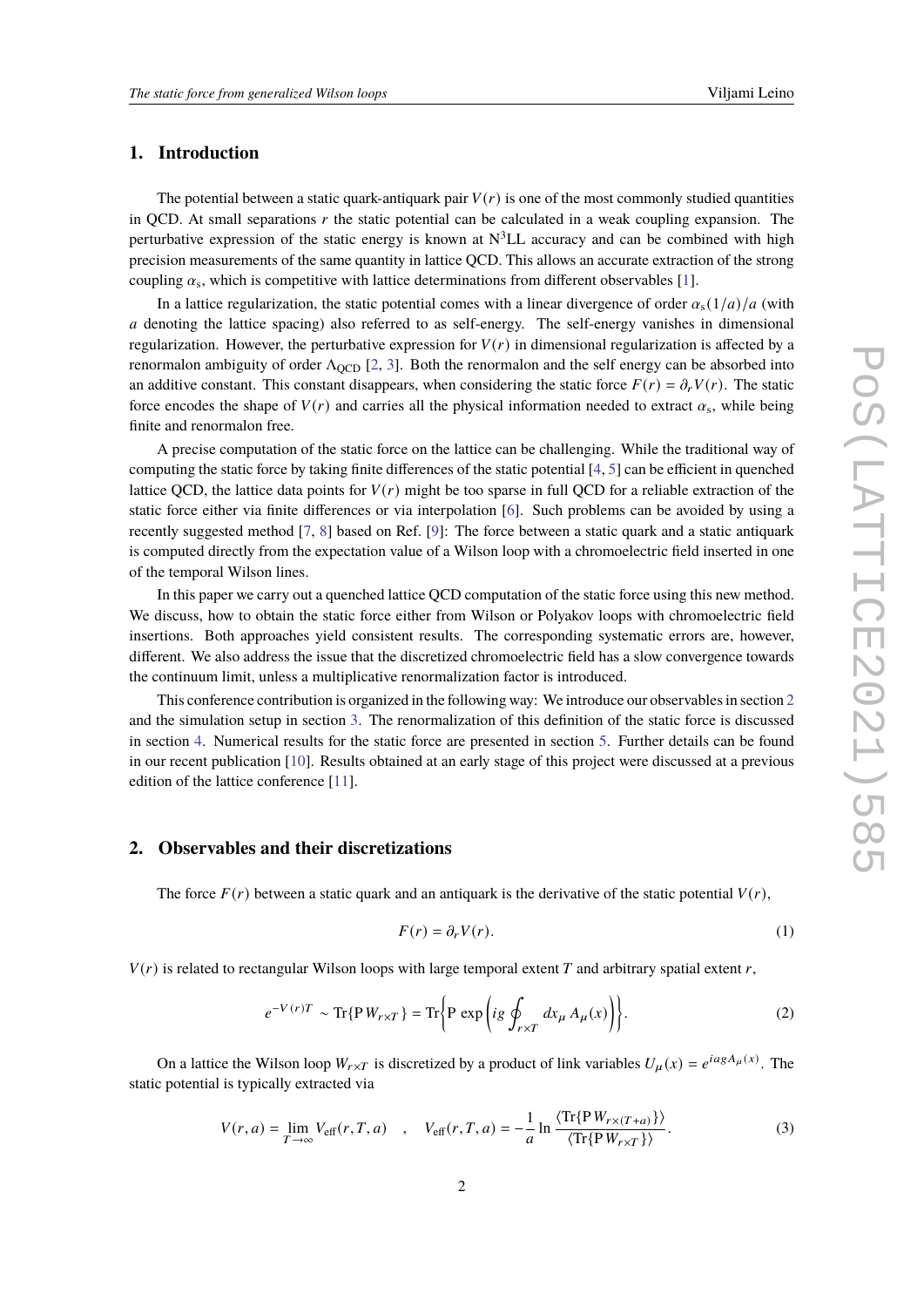The static force can the be obtained in a straightforward way from the static potential by using a discrete derivative, e.g.

<span id="page-2-2"></span>
$$
F_{\partial V}(r,a) = \frac{V(r+a,a) - V(r-a,a)}{2a}.\tag{4}
$$

Alternatively, one can compute the static force using a method proposed in Refs. [\[7,](#page-6-0) [8\]](#page-6-1),

<span id="page-2-0"></span>
$$
F(r) = \lim_{T \to \infty} -i \frac{\langle \text{Tr}\{ \mathbf{P} \, W_{r \times T} \, \hat{\mathbf{r}} \cdot g \mathbf{E}(\mathbf{r}, t^*) \} \rangle}{\langle \text{Tr}\{ \mathbf{P} \, W_{r \times T} \} \rangle}.
$$
 (5)

Here  $\hat{\mathbf{r}}$  is the spatial direction of the separation of the static quark-antiquark pair and  $\mathbf{E}(\mathbf{r}, t^*)$  denotes the chromoelectric field inserted on one of the temporal Wilson lines at a fixed time  $t^*$ . The chromoelectric field components are defined as  $E_j(x) = F_{j0}(x)$  in terms of the non-Abelian field strength tensor. We note that  $\langle \text{Tr}\{\text{P} W_{r \times T} g E_j(\mathbf{r}, t^*)\} \rangle$  depends on  $t^*$ . This dependence, however, disappears in the limit  $T \to \infty$ , if  $t^*$  is kept constant.

The lattice formulation of the right hand side of Eq. [\(5\)](#page-2-0) requires a discretized field insertion  $E_i$ . We use two different symmetric formulations, a so-called butterfly

$$
\Pi_{j0} = \frac{P_{j,0} + P_{0,-j}}{2} \tag{6}
$$

or a cloverleaf

$$
\Pi_{j0} = \frac{P_{j,0} + P_{0,-j} + P_{-j,-0} + P_{-0,j}}{4} \tag{7}
$$

of plaquettes  $P_{\mu,\nu} = 1 + ia^2 g F_{\mu\nu} + O(a^4) = U_\mu(x) U_\nu(x + \hat{\mu}) U_\mu^\dagger(x + \hat{\nu}) U_\nu^\dagger(x)$  [\[12\]](#page-6-5). In both cases the chromoelectric field is given by

$$
gE_j = \frac{\Pi_{j0} - \Pi_{j0}^{\dagger}}{2ia^2} + O(a^2).
$$
 (8)

Moreover, it is convenient to define an effective force and to extract the static force via

<span id="page-2-1"></span>
$$
F_E(r, a) = \lim_{T \to \infty} F_{E, \text{eff}}(r, T, a) \quad , \quad F_{E, \text{eff}}(r, T, a) = -i \frac{\langle \text{Tr}\{P W_{r \times T} \hat{\mathbf{r}} \cdot g \mathbf{E}(\mathbf{r}, t^*)\} \rangle}{\langle \text{Tr}\{P W_{r \times T}\} \rangle}.
$$
 (9)

In the following we insert the chromoelectric field  $\mathbf{E}(\mathbf{r}, t^*)$  exclusively at  $t^* = 0$ . While the continuum formulation [\(5\)](#page-2-0) is independent of  $t^*$ , the choice  $t^* = 0$  maximizes the the distance to both temporal boundaries of the Wilson loop and, thus, should lead to a stronger suppression of excitations and, consequently, to a clearer signal. Furthermore, we improve the lattice results for the static force using perturbation theory at tree-level. This is done by redefining the discrete lattice separations  $r$  in such a way that the right-hand-side of Eq. [\(5\)](#page-2-0) in lattice tree-level perturbation theory and in continuum tree-level perturbation theory are identical.

Instead of Wilson loops one can also consider correlation functions of Polyakov loops to compute the static potential as well as the static force. A Polyakov loop is defined as the normalized trace of a closed temporal Wilson line winding around the periodic temporal direction of extent  $T$ ,

$$
L(\mathbf{x}) = \frac{1}{N_c} \text{Tr} \left\{ \mathbf{P} \exp \left( ig \int_0^T dt A_0(x) \right) \right\}.
$$
 (10)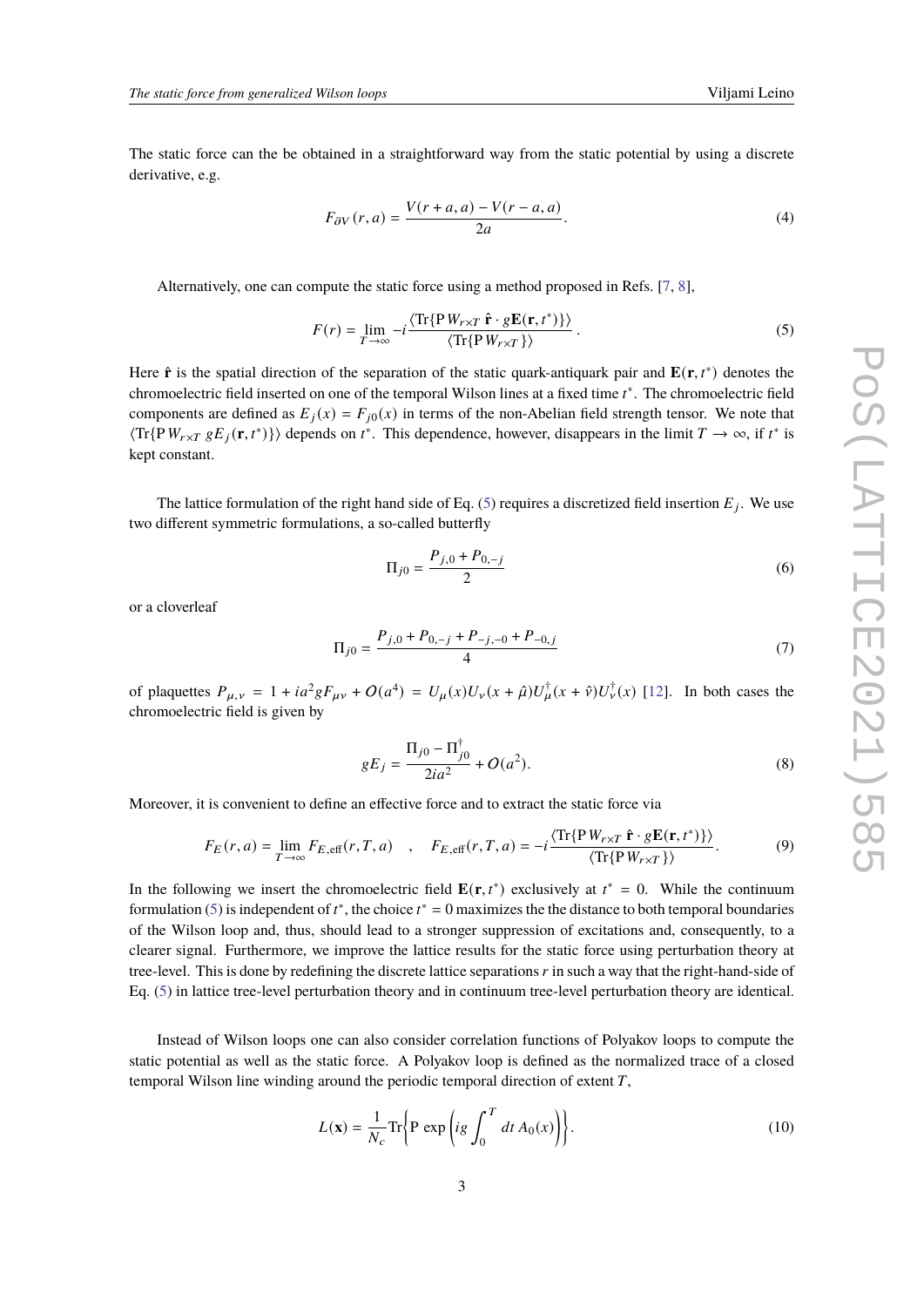For the static force a Polyakov loop with a chromoelectric field insertion is needed,

$$
L_E(\mathbf{r}) = \frac{1}{N_c} \text{Tr} \left\{ \mathbf{P} \exp \left( ig \int_{t^*}^T dt \, A_0(x) \right) \hat{\mathbf{r}} \cdot g \mathbf{E}(\mathbf{r}, t^*) \mathbf{P} \exp \left( ig \int_0^{t^*} dt \, A_0(x) \right) \right\}.
$$
 (11)

The analogue of Eq. [\(5\)](#page-2-0) then reads

$$
F(r) = \lim_{T \to \infty} -i \frac{\langle L^{\dagger}(\mathbf{0}) L_E(\mathbf{r}) \rangle}{\langle L^{\dagger}(\mathbf{0}) L(\mathbf{r}) \rangle}.
$$
 (12)

#### <span id="page-3-0"></span>**3. Simulation setup**

We discretize the SU(3) Yang-Mills theory using the standard Wilson plaquette action. We carried out simulations with the multilevel algorithm [\[13\]](#page-6-6), where we performed the updates using the heatbath and overrelaxation algorithms. We generated three ensembles with lattice spacings  $a = 0.060$  fm,  $a = 0.048$  fm and  $a = 0.040$  fm, which we refer to as ensembles A, B, and C, respectively. The lattice spacing in units of the scale  $r_0$  is related to the gauge coupling  $\beta$  with a parameterization from Ref. [\[4\]](#page-5-3). The full set of simulation parameters for the ensembles  $A$ ,  $B$ , and  $C$  can be found in Ref. [\[10\]](#page-6-3).

To improve the ground state overlaps generated by the spatial Wilson lines in the Wilson loops, we use APE smeared spatial links with  $\alpha_{\text{APE}} = 0.5$  and  $N_{\text{APE}} = 50$  smearing steps for the Wilson loops (for detailed equations see e.g. Ref. [\[14\]](#page-6-7)).

#### <span id="page-3-1"></span>**4. Renormalization**

On the lattice the two definitions of the static force,  $F_E(r, a)$  and  $F_{\partial V}(r, a)$  ([\(9\)](#page-2-1) and [\(4\)](#page-2-2), respectively), lead to significantly different discretization errors. In other words, the convergence of these observables to the continuum result is quite different. Such differences are expected, because it is known that observables involving components of the field strength tensor often exhibit sizable discretization errors at values of the gauge coupling typically used in numerical simulations. The reason is the slow convergence of lattice perturbation theory, when expanded in the bare coupling [\[15\]](#page-6-8). To reduce discretization errors arising from chromoelectric and chromomagnetic field insertions, one can use multiplicative renormalization or improvement factors as discussed in Refs. [\[12,](#page-6-5) [16](#page-6-9)[–19\]](#page-6-10).

We define such a multiplicative improvement factor  $Z_{\rm E}$  corresponding to a finite renormalization via

<span id="page-3-2"></span>
$$
Z_{\mathcal{E}}(a) = \frac{F_{\partial V}(r^*, a)}{F_E(r^*, a)},\tag{13}
$$

where  $r^*$  is an arbitrary separation. After determining this renormalization factor  $Z_E(a)$  at a single arbitrary separation  $r^*$ , it can be used to improve  $F_E(r, a)$  at all other separations according to

$$
F_E^{\text{ren}}(r,a) = Z_{\text{E}}(a) F_E(r,a). \tag{14}
$$

 $F_E^{\text{ren}}(r, a)$  should then have significantly smaller discretization errors than  $F_E(r, a)$  and, thus, is expected to be quite close to both  $F_{\partial V}(r, a)$  and the continuum result  $F(r)$ . We note that  $Z_{E}(a) \rightarrow 1$  for  $a \rightarrow 0$ .

In Fig. [1](#page-4-1) we show the renormalization constant  $Z_{\rm E}$ , defined in Eq. [\(13\)](#page-3-2), as a function of  $r^*$  for both Wilson and Polyakov loops. The figure exhibits plateau regions that confirm the expected constant behavior of  $Z_E$ . Also consistent with expectation is the dependence of  $Z_E$  on  $\beta$ . One can see that with decreasing lattice spacing  $a$  the improvement factor  $Z_E$  slowly decreases towards 1.

We determine a numerical value for  $Z_{\rm E}$  for each ensemble by fitting a constant to the lattice data points shown in Fig. [1](#page-4-2) in the range  $0.35 r_0 \le r^* \le 0.65 r_0$ . Results of these fits are collected in Table 1 for both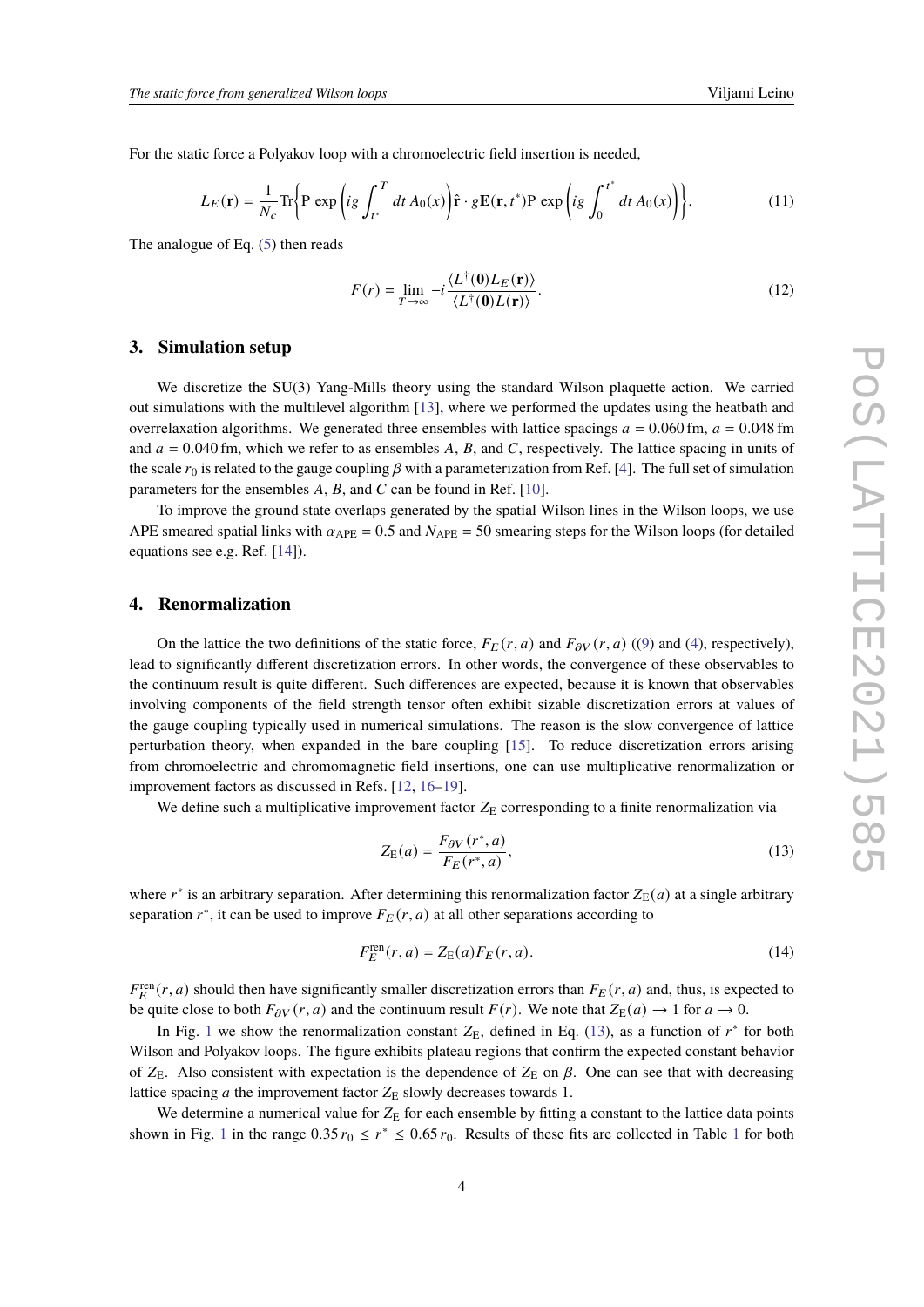<span id="page-4-1"></span>

**Figure 1:**  $Z_E = F_{\partial V}/F_E$  as a function of  $r^*$ . The colored horizontal lines and error bands represent the fits to determine a numerical value for  $Z_E$  for each ensemble. (left) Wilson loops. (right) Polyakov loops.

<span id="page-4-2"></span>Wilson and Polyakov loops. There are small differences between the Wilson loop and the Polyakov loop results, which might be due to different remaining systematic errors.

|   |       | ensemble $a$ in fm $Z_F$ from Wilson loops | $Z_{\rm E}$ from Polyakov loops |
|---|-------|--------------------------------------------|---------------------------------|
| A | 0.060 | 1.4068(63)                                 | 1.4001(20)                      |
| B | 0.048 | 1.3853(30)                                 | 1.3776(10)                      |
| C | 0.040 | 1.348(11)                                  | 1.3628(13)                      |

**Table 1:** Renormalization constants  $Z_E$  obtained by fitting constants to  $F_{\partial V}/F_E$  in the range 0.35  $r_0 \le r^* \le 0.65 r_0$ .

# <span id="page-4-0"></span>**5. Numerical results for the static force**

Now we consider  $F_E(r)/F_E(r^*)$ , where  $F_E$  is the non-renormalized static force defined in Eq. [\(9\)](#page-2-1). We choose a fixed separation  $r^* = 0.48 r_0 \approx 0.24$  fm such that  $r^* / a$  is close to an integer for all three ensembles. Corresponding numerical results for Wilson loops as well as for Polyakov loops are shown in Fig. [2.](#page-5-6) For comparison, we also fit a Cornell ansatz  $V_{\text{Cornell}}(r) = -\alpha/r + \sigma r$  to the static potential and plot  $\partial_r V_{\text{Cornell}}(r) / \partial_r V_{\text{Cornell}}(r^*)$ . The agreement of  $F_E(r) / F_E(r^*)$  and  $\partial_r V_{\text{Cornell}}(r) / \partial_r V_{\text{Cornell}}(r^*)$  constitutes a numerical proof of concept for the method of computing the static force via a chromoelectric field insertion.

In summary, we tested a novel method to compute the static force  $F(r)$  from expectation values of Wilson or Polyakov loops with chromoelectric field insertions. The numerical results exhibit sizable discretization errors and the convergence to the continuum limit is rather slow, but this can be compensated by an  $r$ independent multiplicative renormalization factor  $Z_F$ . Concerning efficiency, our method appears to be comparable to the traditional method of first computing the static potential and then taking the derivative, as investigated and discussed in detail in our recent publication [\[10\]](#page-6-3). We note that the relation between the force and the color electric field has also been used in recent work from other groups [\[20,](#page-6-11) [21\]](#page-6-12) to determine the string tension.

This exploratory computation of the static force is also an important preparatory step for future projects, where similar correlation functions need to be computed. An example is the computation of  $1/m$  and  $1/m<sup>2</sup>$ corrections ( *denotes the heavy quark mass) to the ordinary static potential or to hybrid static potentials.* We conclude by noting that the renormalization discussed in section [4](#page-3-1) might not be necessary anymore, when using the gradient flow, as discussed during the conference talk. Due to page limitations we do not discuss the gradient flow in the context of the static force in this proceedings contribution, but refer to the forthcoming Ref. [\[22\]](#page-6-13).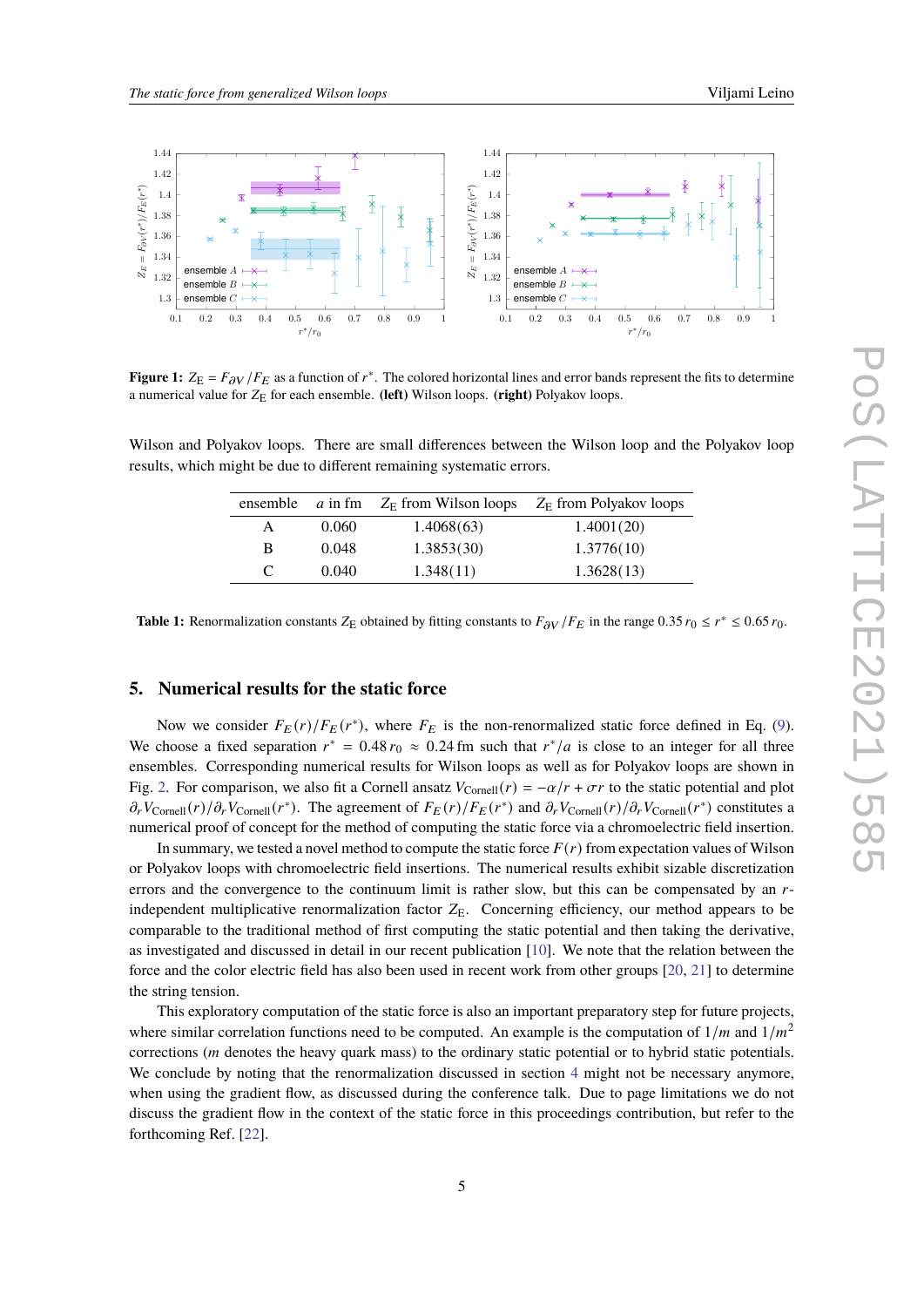<span id="page-5-6"></span>

**Figure 2:** Left:  $F_E(r)/F_E(r^*)$  as a function of r for  $r^* = 0.48 r_0 \approx 0.24$  fm obtained from Wilson loops (boxes) and Polyakov loops (triangles). For comparison we also show  $\partial_r V_{\text{Cornell}}(r)/\partial_r V_{\text{Cornell}}(r^*)$ .

### **Acknowledgments**

C.R. acknowledges support by a Karin and Carlo Giersch Scholarship of the Giersch foundation. M.W. acknowledges funding by the Heisenberg Programme of the Deutsche Forschungsgemeinschaft (DFG, German Research Foundation) – Projektnummer 399217702. This work has been supported by the NSFC (National Natural Science Foundation of China) and the DFG through the funds provided to the Sino-German Collaborative Research Center TRR110 "Symmetries and the Emergence of Structure in QCD" (NSFC Grant No. 12070131001, DFG Project-ID 196253076 – TRR 110), and by the DFG cluster of excellence ORIGINS. Calculations on the GOETHE-HLR and on the FUCHS-CSC high-performance computers of the Frankfurt University were conducted for this research. We would like to thank HPC-Hessen, funded by the State Ministry of Higher Education, Research and the Arts, for programming advice. Part of the simulations have been carried out on the computing facilities of the Computational Center for Particle and Astrophysics (C2PAP) of the cluster of excellence ORIGINS.

#### **References**

- <span id="page-5-0"></span>[1] Flavour Lattice Averaging Group collaboration, S. Aoki et al., *FLAG Review 2019*, [1902.08191](https://arxiv.org/abs/1902.08191).
- <span id="page-5-1"></span>[2] A. Pineda, *Heavy quarkonium and nonrelativistic effective field theories*, phd thesis, University of Barcelona, 1998.
- <span id="page-5-2"></span>[3] A. H. Hoang, M. C. Smith, T. Stelzer and S. Willenbrock, *Quarkonia and the pole mass*, *[Phys. Rev. D](https://doi.org/10.1103/PhysRevD.59.114014)* **59** [\(1999\) 114014](https://doi.org/10.1103/PhysRevD.59.114014) [[hep-ph/9804227](https://arxiv.org/abs/hep-ph/9804227)].
- <span id="page-5-3"></span>[4] S. Necco and R. Sommer, *The*  $N_f = 0$  *heavy quark potential from short to intermediate distances*, *[Nucl. Phys.](https://doi.org/10.1016/S0550-3213(01)00582-X)* **B622** (2002) 328 [[hep-lat/0108008](https://arxiv.org/abs/hep-lat/0108008)].
- <span id="page-5-4"></span>[5] S. Necco and R. Sommer, *Testing perturbation theory on the*  $N_f = 0$  *static quark potential*, *[Phys. Lett.](https://doi.org/10.1016/S0370-2693(01)01298-9) B* **523** [\(2001\) 135](https://doi.org/10.1016/S0370-2693(01)01298-9) [[hep-ph/0109093](https://arxiv.org/abs/hep-ph/0109093)].
- <span id="page-5-5"></span>[6] A. Bazavov, N. Brambilla, X. G. Tormo, I. P. Petreczky, J. Soto and A. Vairo, *Determination of*  $\alpha_s$ *from the QCD static energy: An update*, *[Phys. Rev. D](https://doi.org/10.1103/PhysRevD.90.074038)* **90** (2014) 074038 [[1407.8437](https://arxiv.org/abs/1407.8437)].